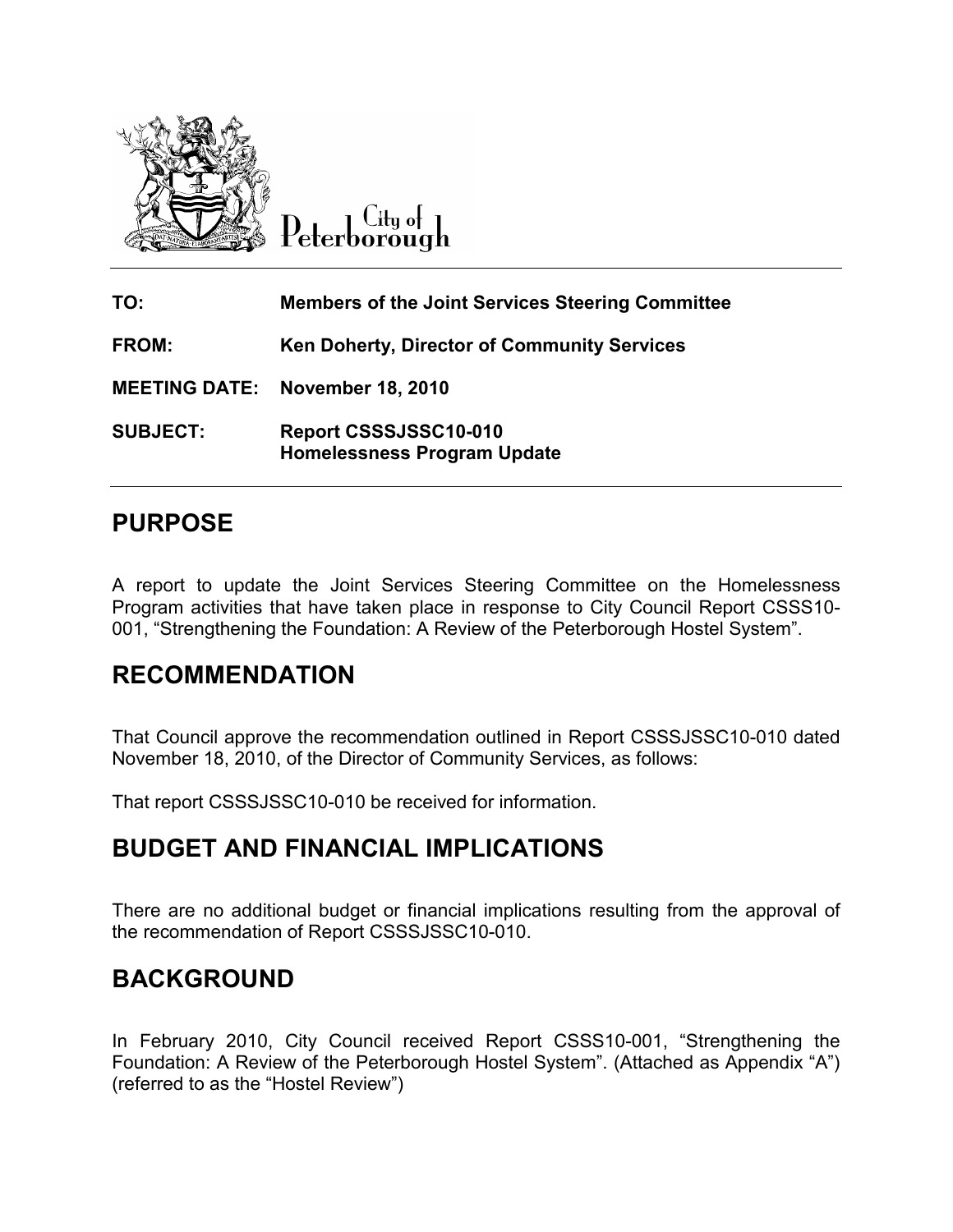That "Hostel Review" identified eleven recommendations, under the following four headings:

- Service
- Safety and Security
- Staffing
- Funding and Accountability

Initial steps have been taken to address several of the eleven recommendations in the "Hostel Review".

The following two remaining recommendations from the "Strengthening the Foundation: A Review of the Peterborough Hostel System" report are identified as the next priorities requiring work:

Recommendation #8: That the municipality commit to investing municipal surplus due to reduction in hostel demand into hostel/transitional housing and other longer term solutions to homelessness; and

Recommendation #11: That future integrated community planning be undertaken to strengthen the networks of service providers (mental health, counselling, medical, addictions, and youth supports), who serve those who are homeless or at risk of being homeless.

### Homelessness Support Services Coordinating Committee

Actions taken to implement some of the other recommendations in the "Hostel Review" resulted in the establishment of a Homelessness Support Services Coordinating Committee, consisting of senior level staff from Brock Mission and the Youth Emergency Shelter, Four Counties Addiction Services, the City's Social Services and Housing Divisions, Police Services, Our Space, Canadian Mental Health Association, and other agencies dealing with homelessness issues. The Coordinating Committee continues to reach out to other agencies, as appropriate. The Committee has undertaken to implement many of the service recommendations from the Hostel Review including collaboration on protocol development, joint project planning, and problem solving.

The Coordinating Committee established a working group to focus on the needs of a small group of individuals in the community, who experience persistent homelessness and significant barriers to accessing services and supports within the existing service system. To date, the working group has undertaken the following two main activities:

- A review of homelessness service models in other cities;
- A service capacity assessment of agencies currently providing homelessness programs in Peterborough.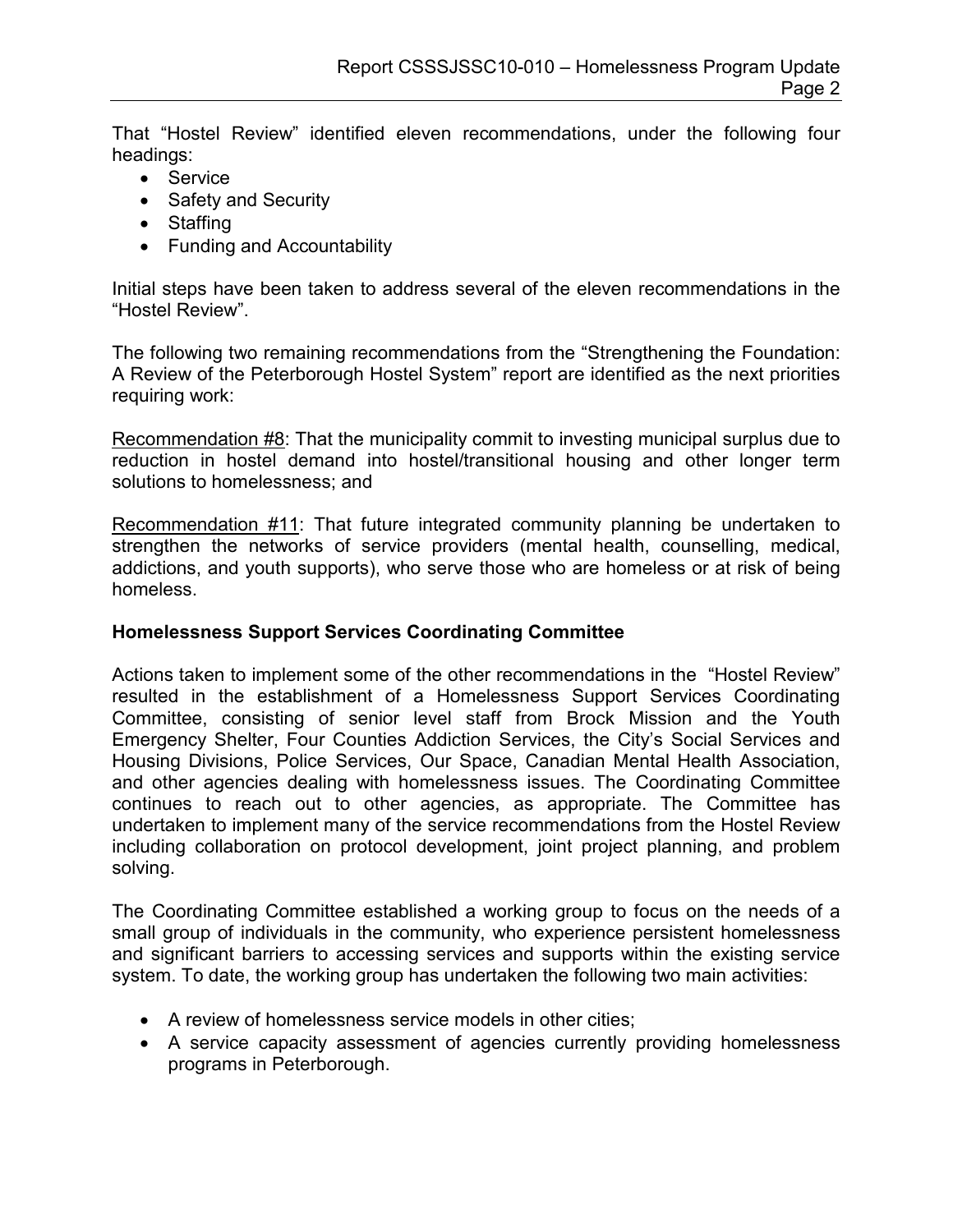As a result of the information obtained through the initiative of the Committee and the Working Group and to satisfy Recommendation # 8 of the Hostel Review, the following project has been identified and implemented.

### Homelessness Reinvestment Pilot Project

The Coordinating Committee has contributed to the development of a four-month pilot project consisting of three key components:

Component 1: Reconfiguration of Brock Mission's program delivery

- Two programs known as "Life Skills" and "Harm Reduction" will operate at the Brock Mission (pending building and fire code approval). Brock Mission would receive additional funding to assist with staffing to implement the two-program model.
- The "Life Skills" program will operate out of the upstairs of the building. Clients in this program will have 24/7 access to the shelter and would be engaged in additional programming (Life Skills, Addiction Services, housing help, etc).
- The "Harm Reduction" program will operate from the downstairs of the building. Clients would be able to stay overnight and leave in the morning. While this is not a minimum barrier shelter, the program would receive funding for staffing. This will provide additional supervision and support to better accommodate the needs of participants presenting with difficult behaviours resulting from mental health or substance use.
- Both programs will be required to provide 3 meals per day.

A budget of \$12,000 is required to support this component of the pilot project.

Component 2: Community Case Coordination

Four Counties Addiction Services will provide one clinical case coordinator for up to one day per week during the four-month pilot. This person would convene case conferences with the individual and various agency staff to develop short-term intensive integrated service plans for those experiencing persistent homelessness and significant barriers to accessing services and supports. Clients would most likely come from the Harm Reduction program, or be individuals identified as not being suitable for admission to an emergency shelter. Some of these individuals are currently living on the streets and are particularly vulnerable. This element of the project will be ready to implement effective December 1, 2010. A written protocol has been developed and adopted by the member agencies of the Coordinating Committee. The protocol provides guiding principles, a process for service resolution, goals for case conferencing, case conference planning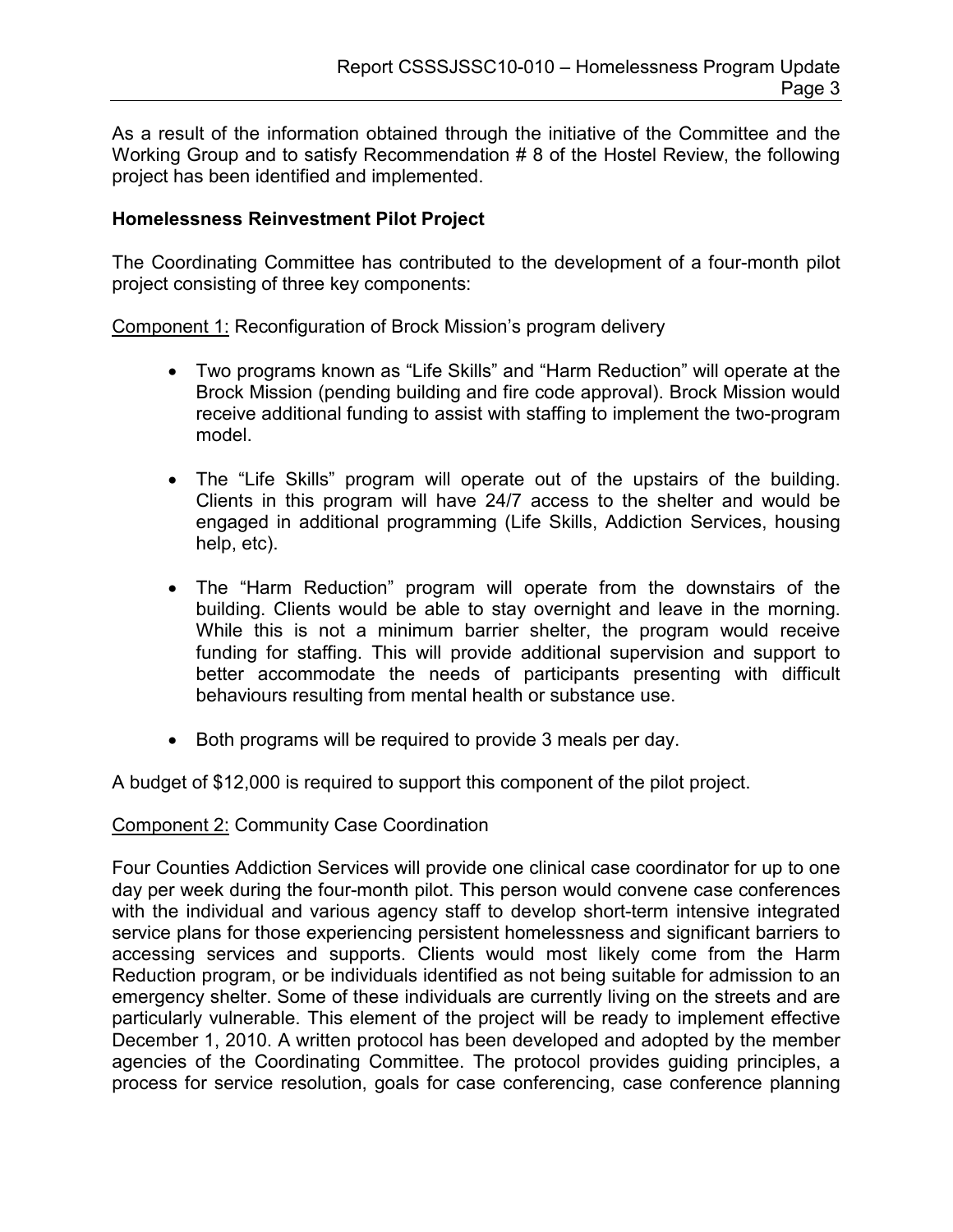and outlines the roles and responsibilities for case conference participants. A budget of \$5,000 is required to support this component of the pilot project.

### Component 3: Individual Supports Flexible Funds

As the case coordinator develops individual case plans, they may come across situations where financial resources are needed to support the individual in moving forward. The coordinator will have a small, flexible fund available to purchase the required resources. This component of the pilot project will be ready to implement effective December 1, 2010, along with the case coordination component.

The pilot project will provide an opportunity for all community agencies to work together to identify persons with complex or special needs. These individuals will be referred to the case coordinator to participate in the development of individualized responses to meet their complex or specialized needs. A budget of \$8,000 is required to support this component of the pilot project.

During the four-month pilot project, the working group will continue to meet to review the impact of the pilot project. The Committee will give consideration as to how this model and other possible longer-term approaches may be implemented.

The total \$25,000 cost of the Pilot Project can be accommodated within the approved 2010 Hostel Budget, with no additional funding required from the City or County.

### Additional Activities and Community Planning

The Cameron House Semi-Independent Living program was introduced in June 2009. The current location of Cameron House required significant renovations to accommodate the program. Cameron House set up a temporary location in the community while the renovations were completed. Renovations continue and are expected to conclude in early 2011. The Semi-Independent Living program and emergency shelter are running out of the temporary location. It is anticipated that when Cameron House returns to its permanent location in early 2011, the Semi-Independent Living program will expand to eight semi-independent living units from the current five. This will result in more supportive rental options for adult women in the community.

With the cooler weather here, Our Space Community Drop-In Centre extended their hours effective November 1, 2010 to operate from 9:00 am to 3:00 pm and then from 6:00 pm to 9:00 pm.

A consultant is preparing a report on the service capacity assessment of agencies currently providing homelessness programs (refer to page 2 of this Report). The report is expected to be complete in November 2010.

Development is underway for a community planning process on homelessness and housing to take place in late 2010 or early 2011. The community planning process will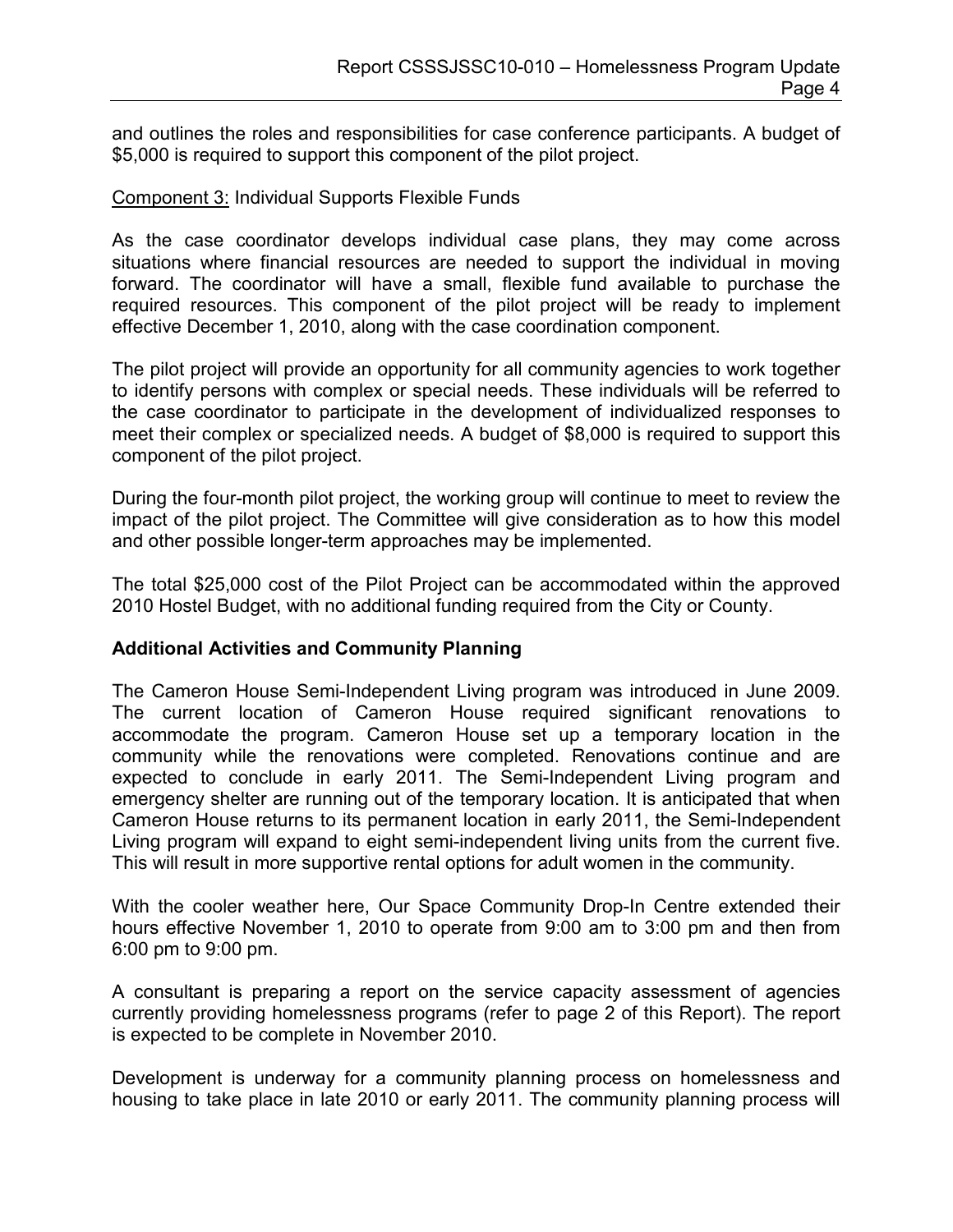engage community stakeholders (clients, agencies, service providers, volunteer groups, faith groups, etc) in discussions about housing stability. The process will also provide information for the development of a local strategy to implement the 2011-2013 homelessness program priorities.

## **SUMMARY**

In response to City Council Report CSSS10-001, "Strengthening the Foundation: A Review of the Peterborough Hostel System", a Homelessness Support Services Coordinating Committee has been established to work together to meet the needs of the homeless or those at risk of homelessness, and to make the necessary improvements to the current system.

The four-month pilot project initiative described in this Report will occur during the 2010/11winter season, while the Coordinating Committee continues to address other priorities identified in Report CSSS10-001. An update report will be provided to the Joint Services Steering Committee in the spring or summer of 2011 that will outline the outcomes of the pilot and any further recommendations from the working group.

Submitted by,

Ken Doherty **Linda Mitchelson** 

Contact Name: Dorothy Olver Phone – 748-8830 Ext. 3635 Fax – 876-4620 E-Mail – dolver@peterborough.ca

Attachments: Appendix A: Council Report: CSSS10-001

Director of Community Services Social Services Division Manager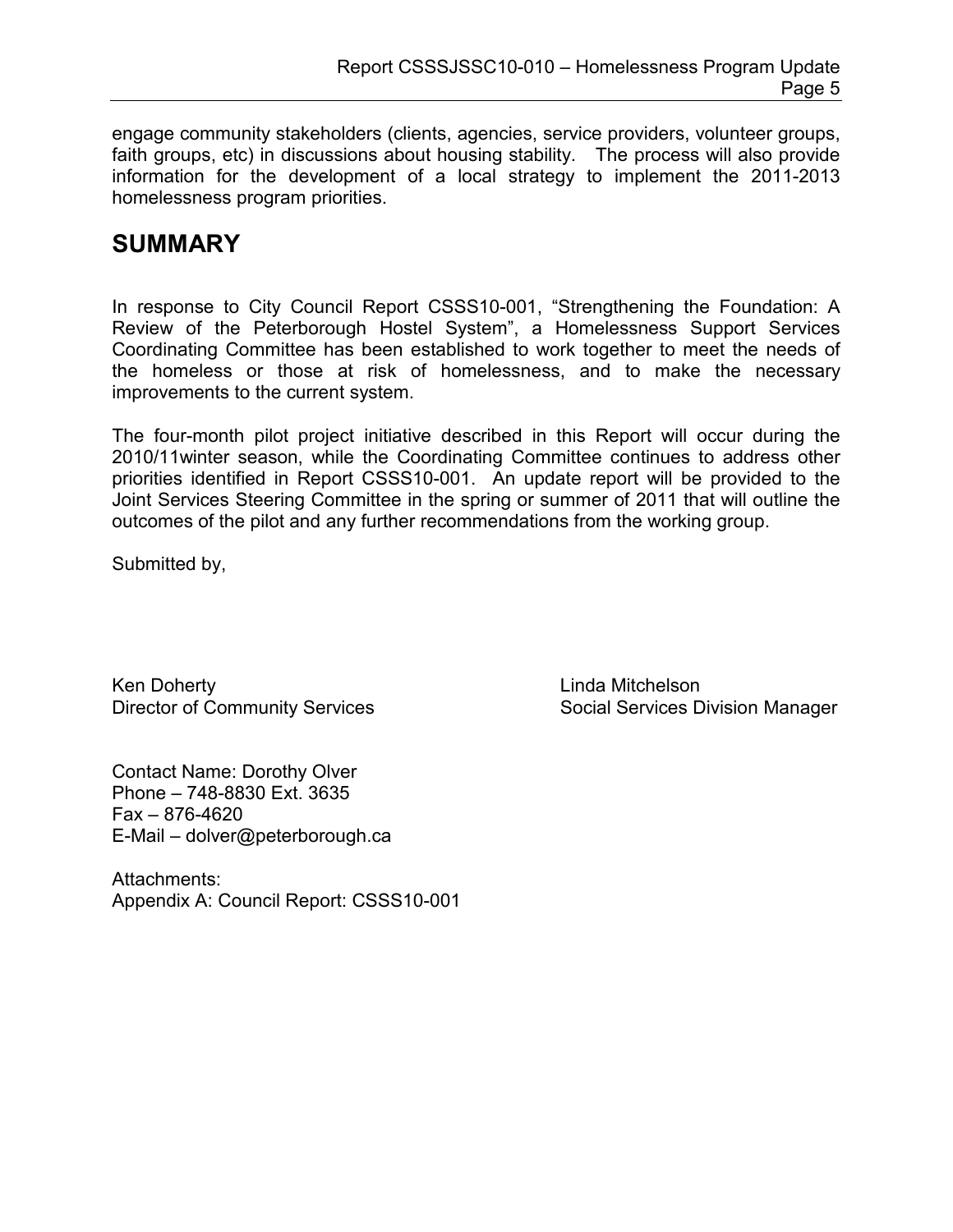APPENDIX A



Litu of 'eterborough

| TO:                                   | <b>Members of the Committee of the Whole</b>                                                              |
|---------------------------------------|-----------------------------------------------------------------------------------------------------------|
| FROM:                                 | Ken Doherty, Director of Community Services                                                               |
| <b>MEETING DATE: February 1, 2010</b> |                                                                                                           |
| <b>SUBJECT:</b>                       | Report CSSS10-001<br>"Strengthening the Foundation: A Review of the Peterborough<br><b>Hostel System"</b> |

## PURPOSE

A report to inform Council of the review of the Peterborough hostel system and the resulting report "Strengthening the Foundation" and to request approval of the policy and funding-related recommendations.

## RECOMMENDATIONS

That Council approve the recommendations outlined in Report CSSS10-001 dated February 1, 2010, of the Director of Community Services, as follows:

- a) That Report CSSS10-001 dated February 1, 2010 and the attachment "Strengthening the Foundation: A Review of the Peterborough Hostel System" be received for information.
- b) That the current hostel funding model which is based solely on a per diem rate be changed to a combination of base funding and per diem funding.
- c) That the Brock Mission and Youth Emergency Shelter hostel agreements be extended from August 3, 2010 to August 2, 2013, subject to 90-day termination clauses and a bi-annual funding review in conjunction with the City budget process.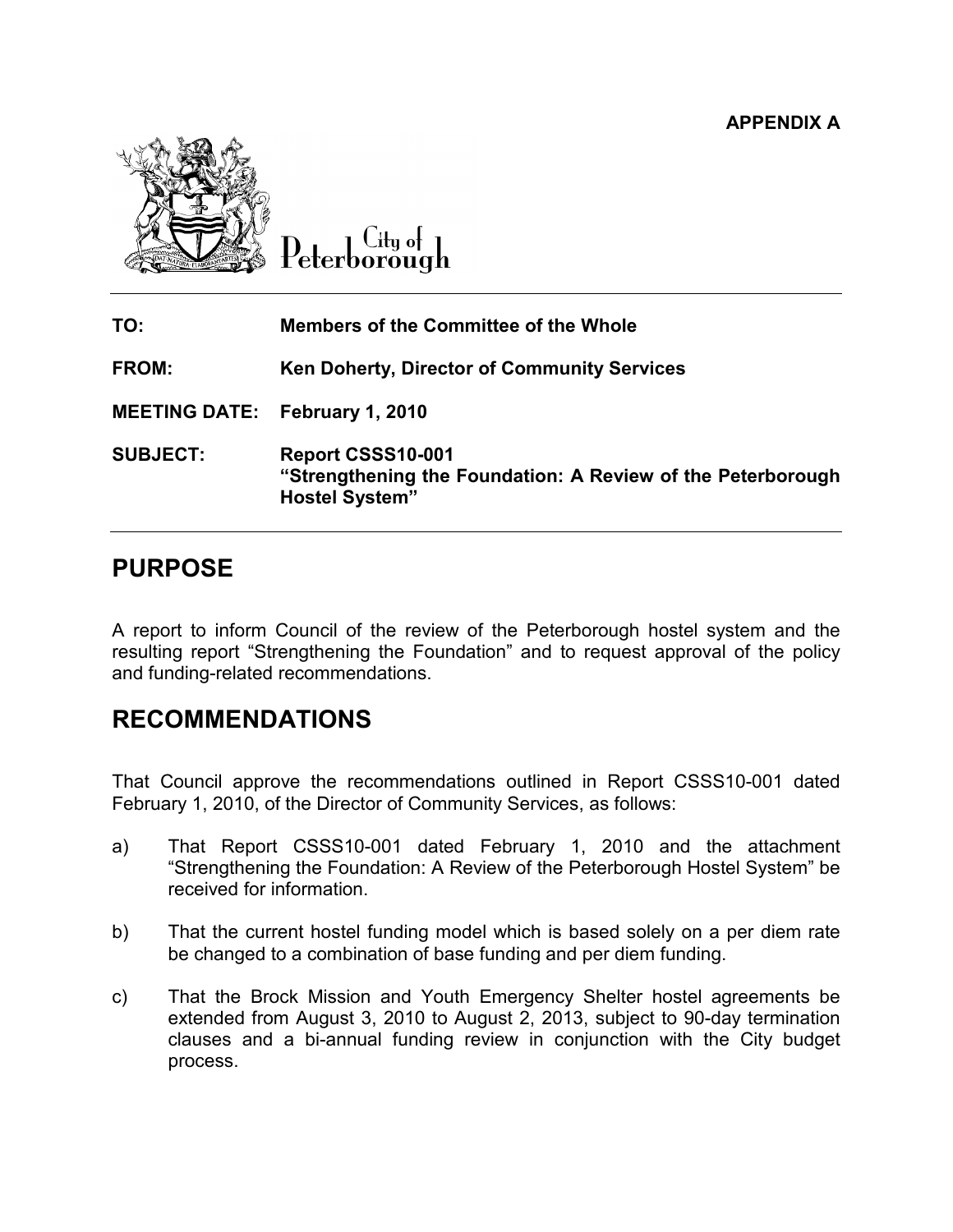- d) That the Brock Mission hostel agreement for the operation of a 40-bed men's emergency hostel and a 10-bed women's emergency hostel, reflect a funding formula based on the Provincial per diem rate plus base funding, retroactive to August 3, 2009.
- e) That the Youth Emergency Shelter hostel agreement for the operation of a 15 bed youth emergency hostel and a 15-bed family emergency hostel, reflect a funding formula based on the Provincial per diem rate plus base funding, retroactive to August 3, 2009.
- f) That the necessary by-laws be enacted, authorizing the Mayor and Clerk to enter agreements with Brock Mission and the Youth Emergency Shelter.

# BUDGET AND FINANCIAL IMPLICATIONS

The recommendations can be accommodated within the approved 2010 Budget Provisions for the hostel program.

# BACKGROUND

A Request for Proposal (RFP) process took place in 2007 for the provision of emergency shelter services in the City of Peterborough. The RFP process resulted in service agreements with Brock Mission (to provide emergency shelter services to adult males) and Youth Emergency Shelter (to provide emergency shelter services to youth and families). At that time no one came forward to provide services to women over 24 years and eventually Brock Mission agreed to operate that service at Cameron House. Although an RFP process was used in 2007 to select hostel operators, Section 32 (3) vi) of the purchasing policy indicates that a Bid Solicitation Process is not required for Hostel Operators. This report recommends the existing agreements with the operators be amended and extended without undertaking an RFP process.

Prior to formulating the recommendations to renew the existing agreements, the Social Services Division undertook an intensive evaluation of hostel programs and services. The review took place from June to August 2009. The tasks and timeframes of the review are summarized below:

- Consultation with the Homelessness Coordinating Committee in early June
- Renewal of existing service agreements (June) pending the outcome of the hostel review
- Review of background reports and literature through the month of July
- Feedback from hostel operators through July and August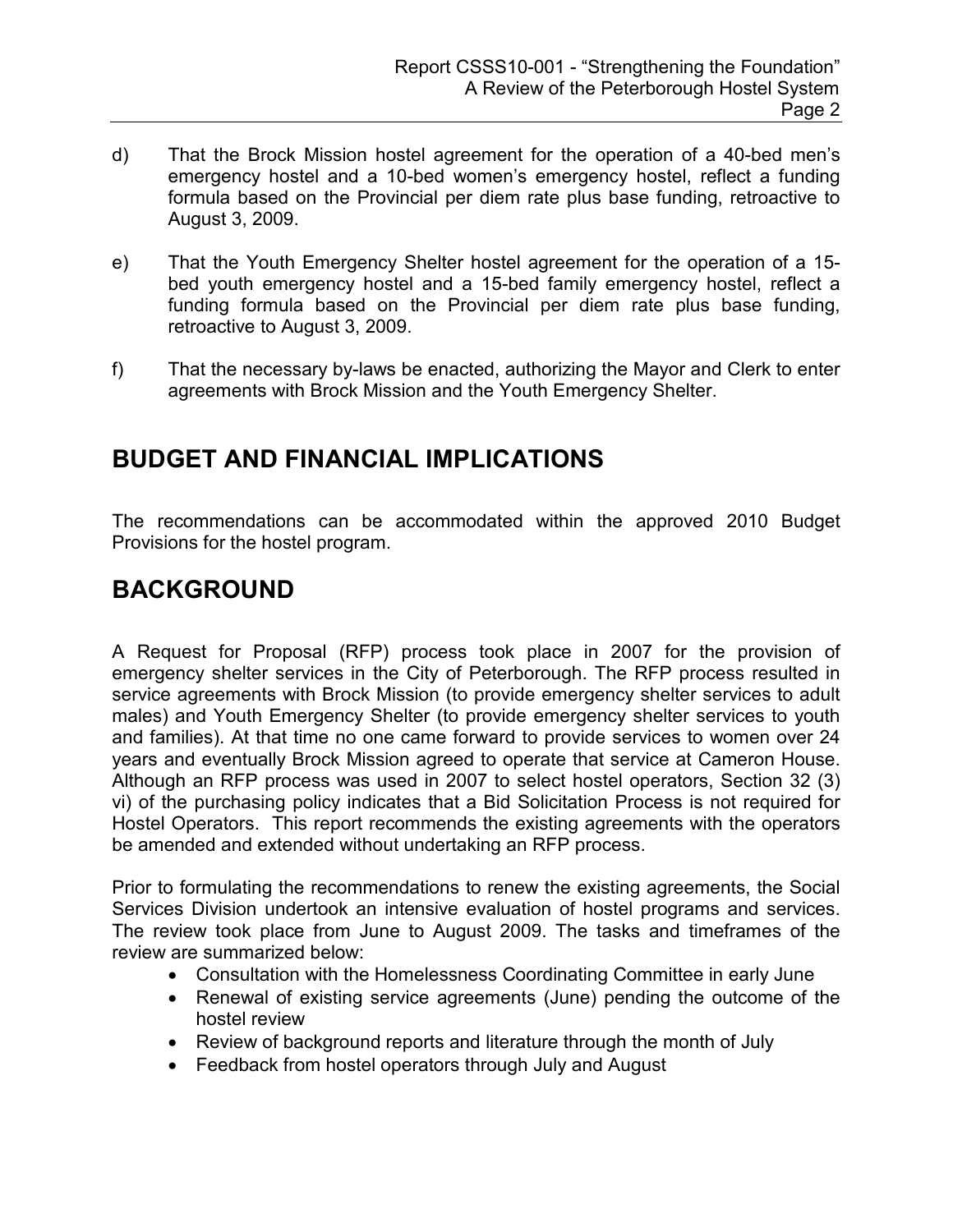- Feedback from clients and community in June and July, including consultation with the Housing Workers Network, community consultations on July 14<sup>th</sup> and 15<sup>th</sup> and client survey conducted in July
- Feedback from Ontario Works staff including a staff survey and consultations with the Hostel Liaison Workers
- Financial review including a review of funding sources and assessing the cost of delivery of service
- Review the occupancy rates of the emergency shelters
- Review of demographics and client composition of those accessing shelter programs and services
- Review of compliance with the Ontario Works Act and Regulations, corporate purchasing bylaw and municipal financial requirements

This process resulted in the report, "Strengthening the Foundation: A review of the Peterborough Hostel System" (attached as Appendix A), which provides the background and rationale for the following service recommendations contained in this report. Many of these recommendations are operational in nature and within the responsibility of the Social Services Division as Service Manager to implement. The report contains a total of 11 recommendations organized into the following four areas:

- Service, Safety and Security
- Staffing
- Funding
- Accountability

The funding components contained in the Hostel Review Appendix A (Items 6 and 7) are brought forward for consideration by Council through the recommendations in this report. The remaining recommendations from the Hostel Review are considered administrative in nature and can be implemented by staff as time and resources permit.

This report recommends a fundamental shift in the funding model from a strictly per diem model to a combination of base and per diem funding. The funding model change is recommended to assist the operators with some of the overhead costs that exist no matter how many people are staying in the hostel. Based on the 2010 projections for days of stay, staff expect the proposed funding model can be implemented within the approved 2010 budget allocation for the hostel program.

 The proposed funding model recommends eliminating the daily top up of \$6.35 per day which is a 100% Municipal cost, and replacing it with 100% Municipal base funding of \$125,322 per year for Brock Mission and \$50,140 for Youth Emergency Shelter. This provides guaranteed funding that is not affected by volume shifts in days and will reduce the financial instability that results from variation in occupancy rates. The Hostel Worker program has been reduced by 1 FTE (with staffing reallocated to Ontario Works), consistent with a recommendation from the review related to the role of these staff. A change in the definition of stay to provide a per diem for the first day of admission has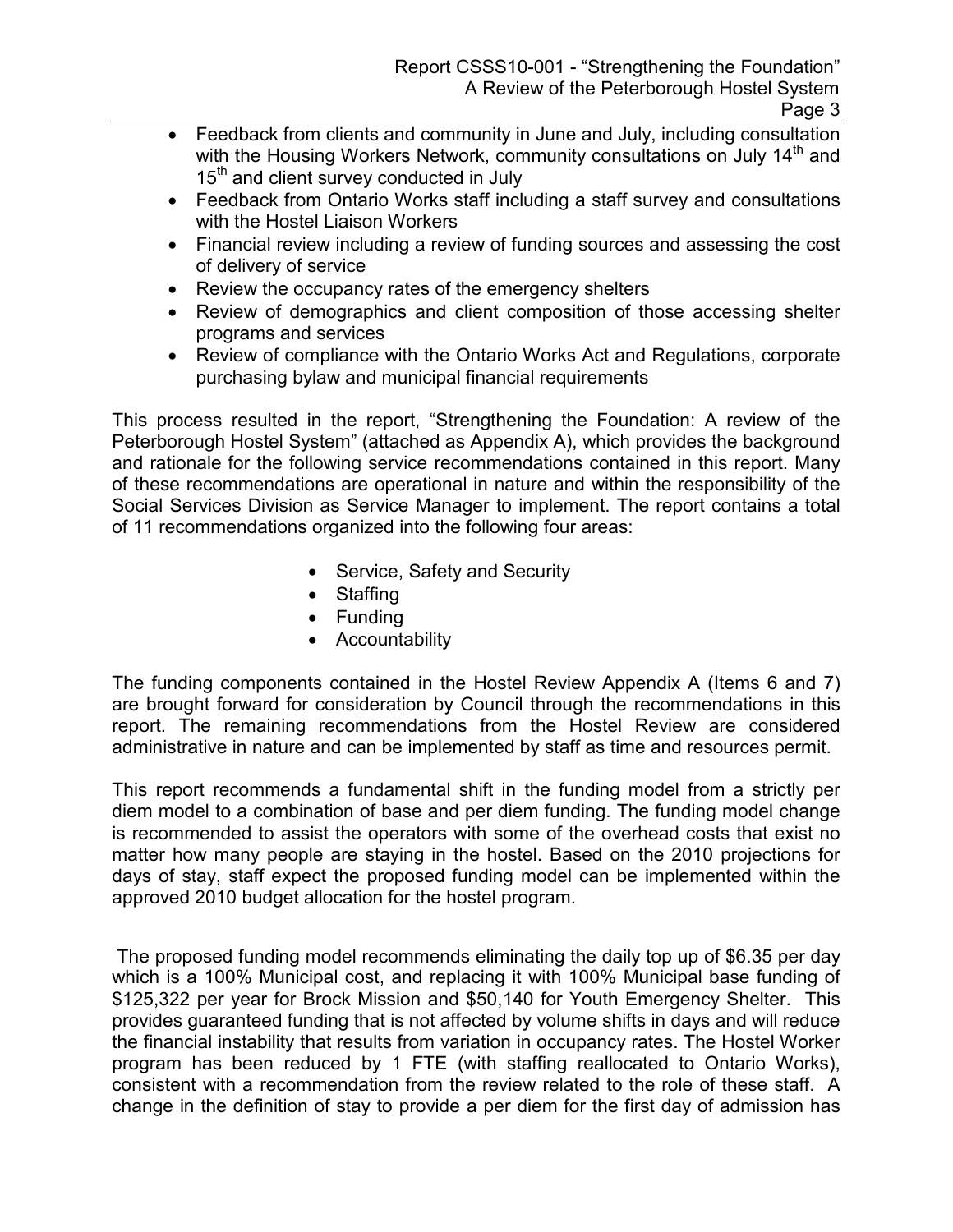been recommended. This acknowledges the work associated with the initial intake process. In 2010, as the upload of Ontario Works begins, the Province will be responsible for 80.6% of the per diem portion of the emergency hostel costs, reducing the Municipality's share from 20% to 19.4%. This will help financially support the increase in days paid due to the definition of stay.

Occupancy patterns within the emergency hostel system are quite variable. If the 2010 actual bed stays are less than estimated, the amount paid to the operators will also be less than budget, and the surplus could be used to implement additional hostel or transitional housing initiatives. Recommendation 8 of the Review proposes such an investment of hostel dollars in programs and services to support longer-term solutions to homelessness such as transitional housing.

The eleven Recommendations from the review are listed below as a summary. Further detail on each of these recommendations is contained in the Report, Appendix A. These Recommendations are as of the date of the report being October 2009.

### Service, Safety and Security

#### Recommendation #1

That the municipality provide support to the hostel operators to assist with security enhancements at the hostels by investing unspent 2009 hostel allocation up to \$10,000/ hostel for security camera systems at Brock Mission and YES.

#### Recommendation #2

That the Hostel Liaison Workers and hostel staff strengthen links to other homelessness and housing agencies to provide a more integrated service for clients.

#### Recommendation #3

That a transparent and accountable protocol be developed by the Homelessness Support Services Coordinating Committee, related to the case management of people who are unable to reside at the hostels.

#### Staffing

#### Recommendation #4

That the Hostel Liaison Workers (HLW) role shifts to provide intensive case management support to clients before and after a hostel stay. Residential care workers employed by hostels will continue to provide primary intensive case management while a resident stays at the hostel. Ontario Works eligibility remains a key function of the HLW role, even while a client is in the hostel.

#### Recommendation #5

That joint training be established for Social Services and hostel staff that focuses on client service and non-violent crisis intervention. Unspent 2009 municipal hostel allocations up to \$7,000 could be reinvested to provide for salary costs for hostel staff to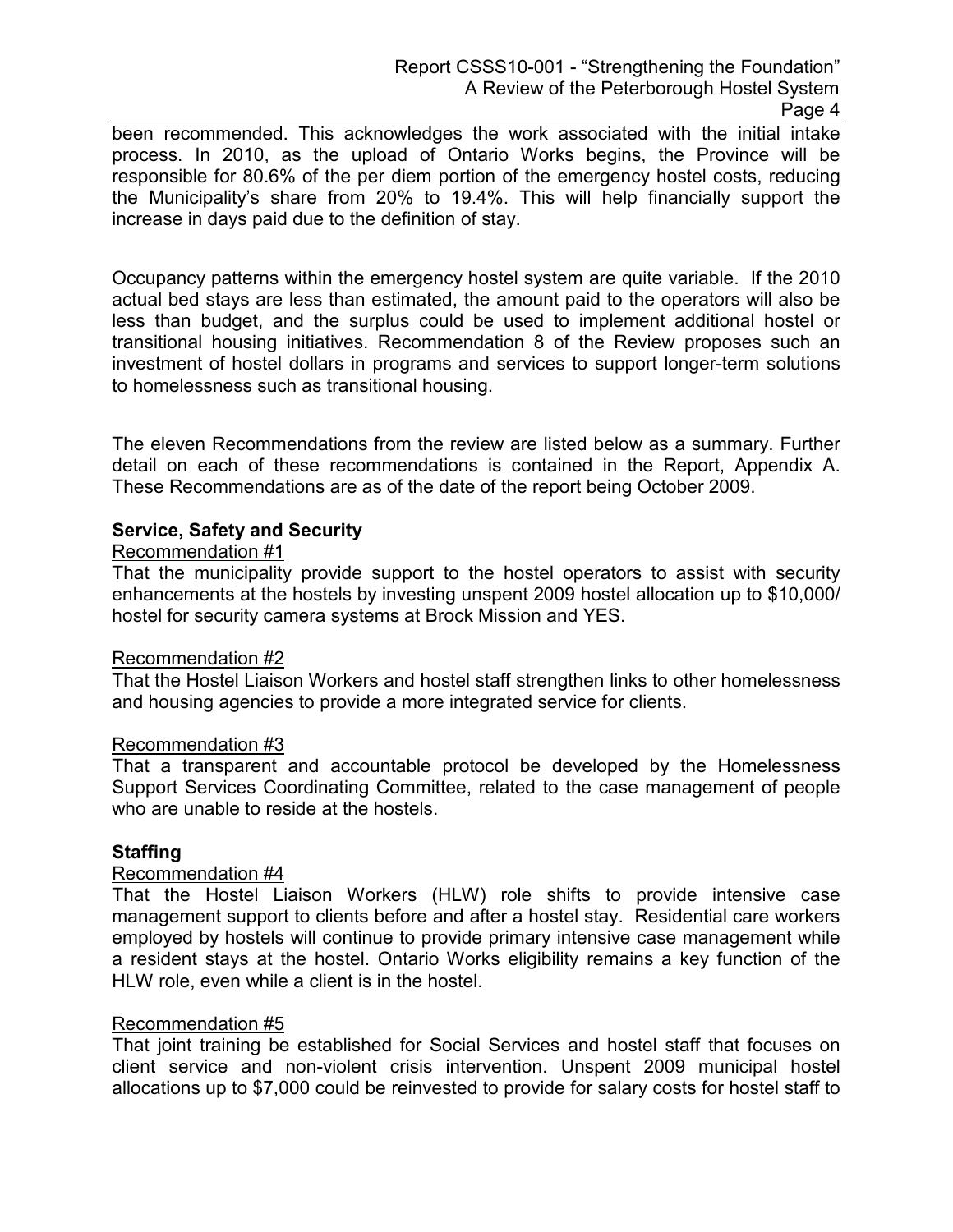attend training in 2009 and 2010. In future years, the hostel operators will need to budget accordingly for necessary staff coverage for training.

### **Funding**

### Recommendation #6

That the municipality establishes a local funding formula for hostel transfer payments based on the provincial per diem model and stabilized with base funding to be negotiated on a biannual basis. That service contracts governing the funding formula be established retroactively to August 3, 2009 and that they be extended to 2013 with the expectation that hostel operators will continue to diversify their programs and funding to remain stable as the demand for homelessness services diminishes over time.

### Recommendation #7

That the service agreements with the hostel operators be amended retroactively to August 3, 2009, to clarify the definition of a hostel stay from "bed nights" to "days of service", providing recognition and payment for the work associated with the first day of residency and the hostel intake process.

#### Recommendation #8

That the municipality commit to investing municipal surplus due to reduction in hostel demand into Hostel/transitional housing and other longer term solutions to homelessness.

#### **Accountability**

#### Recommendation #9

That the Social Services staff complete regular hostel service agreement reviews, including inspections. Staff will complete financial reviews quarterly and agreement reviews on an annual basis.

#### Recommendation #10

That the recommendations and actions of this report be monitored by the Homelessness Support Services Coordinating Committee on a semi-annual basis, with a one year follow-up report to be provided to Joint Service Steering Committee.

#### Recommendation #11

That future integrated community planning be undertaken to strengthen the networks of service providers serving those who are homeless or at risk of being homeless (mental health, counselling, medical, addictions, youth supports).

Those recommendations that could be implemented by the division are complete or underway as listed below:

- Security cameras upgraded at Youth Emergency Shelter and installed at Brock Mission,
- Hostel Supervisor and Workers have met with Brock Mission staff on key hard-to-serve cases,